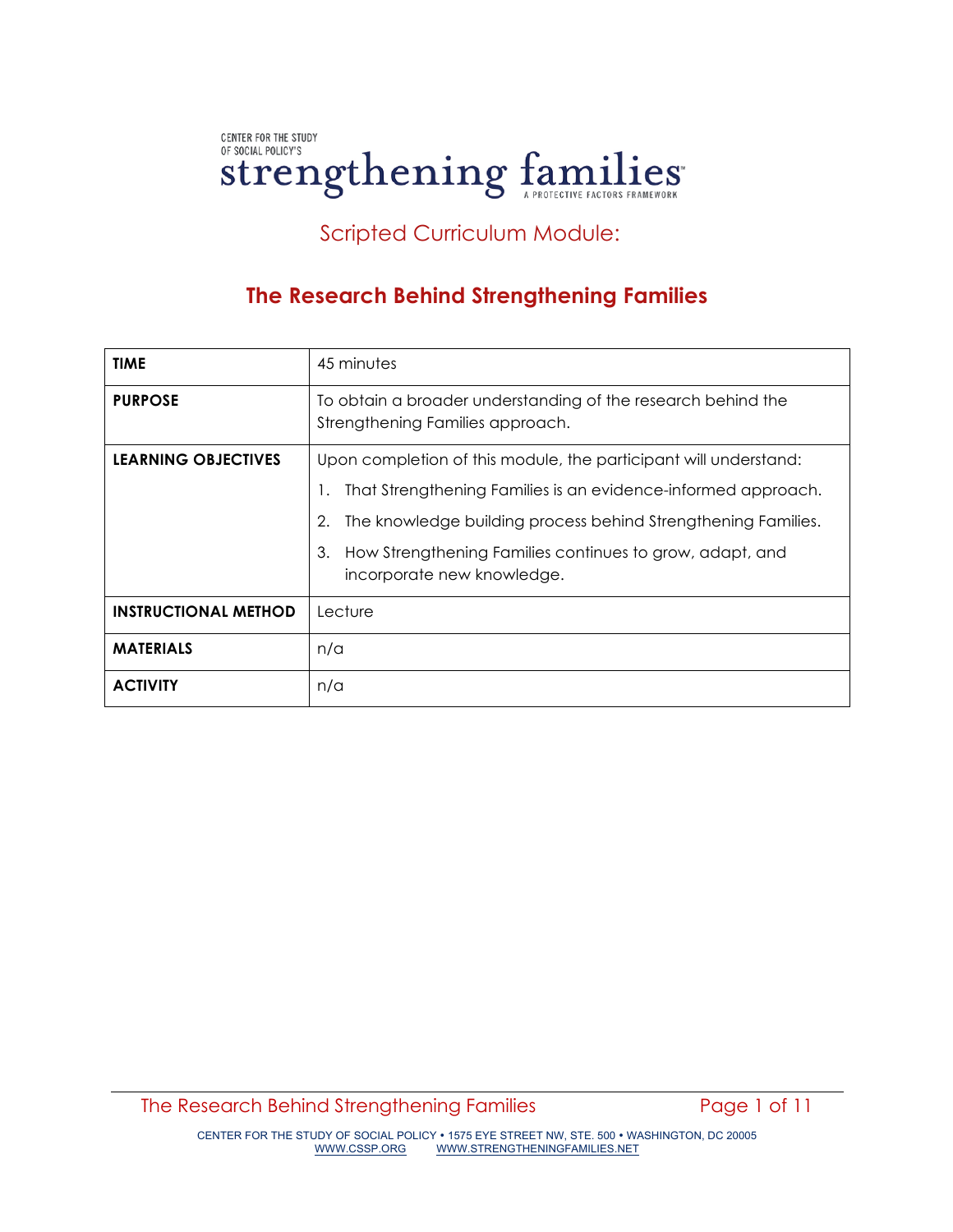# **The Research Behind Strengthening Families**

**SHOW** SLIDE 1



**INTRODUCE:** Welcome back! As we discussed previously, Strengthening Families is an evidenceinformed approach to shifting program and worker practices and is used to help families build protective factors. Now, we are going to take an in-depth look at the research behind the Strengthening Families approach.

#### **SHOW** SLIDE 2



**STATE:** To get started, let's first be clear about what we mean when we say Strengthening Families is an evidence-informed approach – and how that is different from an evidence-based program.

**ASK:** How many of you are familiar with evidence-based programs? How many of you perceive some pressure – whether from your agency's leadership, funders, or others – to use evidencebased programs?

### **FACILITATE** BRIEF CONVERSATION, IF ANYTHING BEYOND A SHOW OF HANDS

**STATE:** As an approach, Strengthening Families does not fit the traditional "evidence-based program" model illustrated in the top part of this slide. An evidence-based program is:

- Tested through randomized controlled trial,
- Rigorously evaluated to monitor and assess results, and

The Research Behind Strengthening Families **Page 2 of 11** 

CENTER FOR THE STUDY OF SOCIAL POLICY • 1575 EYE STREET NW, STE. 500 • WASHINGTON, DC 20005<br>WWW.CSSP.ORG WWW.STRENGTHENINGFAMILIES.NET WWW.STRENGTHENINGFAMILIES.NET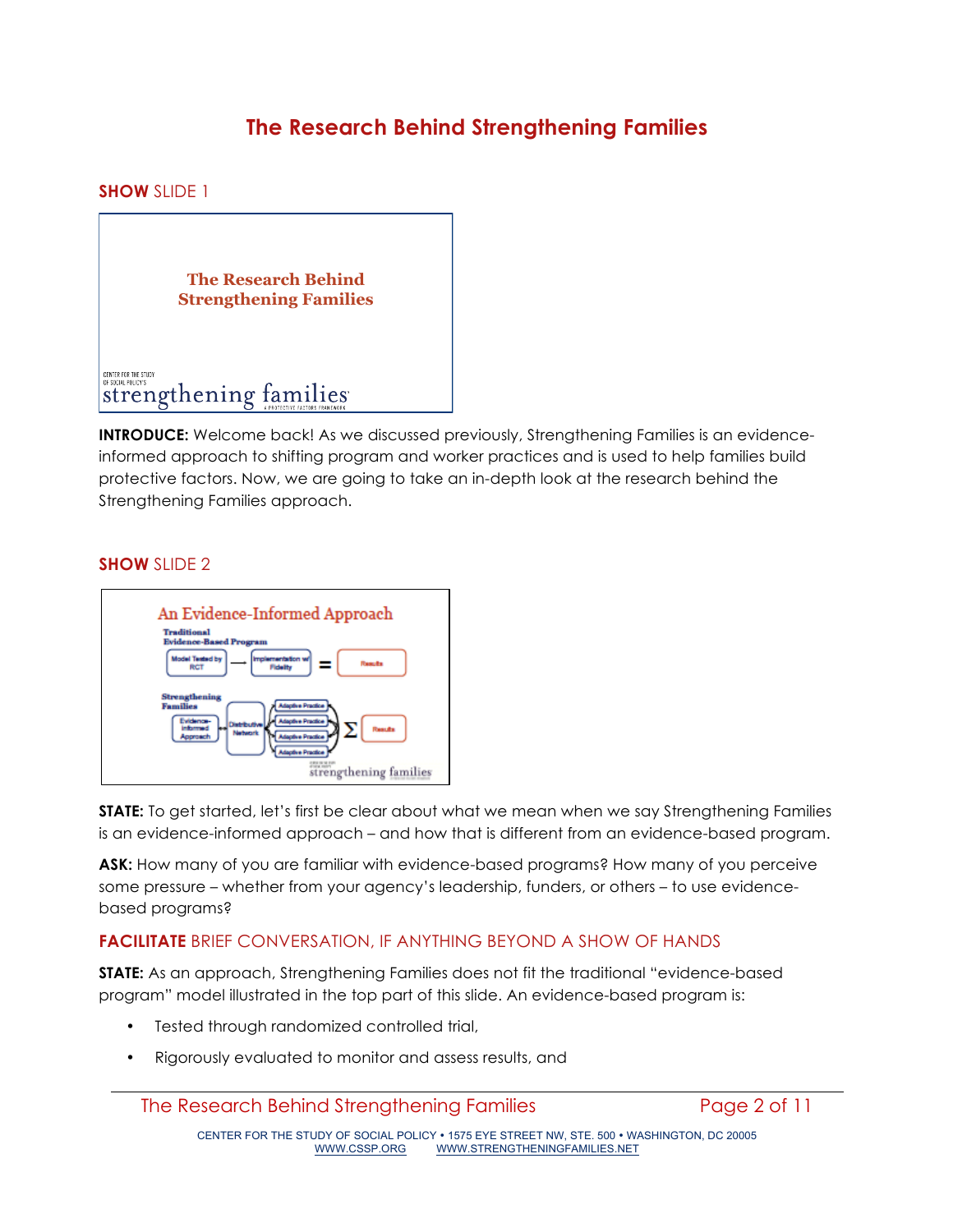• Implemented according to developer-defined criteria for fidelity (so, for example, following a set curriculum, delivering a specific number of sessions, or being staffed to a certain level).

**EXPLAIN:** The Strengthening Families approach is intentionally different from an evidence-based program, for several reasons:

- Strengthening Families builds from what existing research tells us. Every day, universities and researchers are completing studies on human behavior, child development, family interactions and so on. Strengthening Families seeks to synthesize and make this knowledge actionable for those on the ground. By basing our work in existing research, the initiative seeks to develop an approach that is informed by the best existing evidence.
- The framework is used by a wide variety of programs and systems, with leaders and workers finding ways to help families build protective factors within multiple contexts. As such, Strengthening Families seeks to support diverse applications of the framework through the development of tools to support adaptive implementations.
- Strengthening Families is implemented based on guidance from CSSP and practice knowledge derived from others who have used it. We consistently seek to understand how larger contexts will influence implementation efforts. Too often, program models are developed without a clear understanding of the environment in which programs operate. By explicitly looking at the context of state implementation, Strengthening Families avoids this pitfall.
- From day one, we have aimed to strategically identify levers that can be used to support underlying fidelity in the framework. Programs using Strengthening Families evaluate the effectiveness of their efforts through a variety of methods and report back to CSSP and others in the field with their findings.
- Strengthening Families supports continuous learning loops with implementers on the ground. As the work moves into new environments, it is often shaped by the experiences of early adapters, as well as by structured efforts at the national level.
- This distributive approach leads to better results across a **variety** of systems and programs over time.

**STATE:** Let's go on to start looking in depth at the research behind Strengthening Families.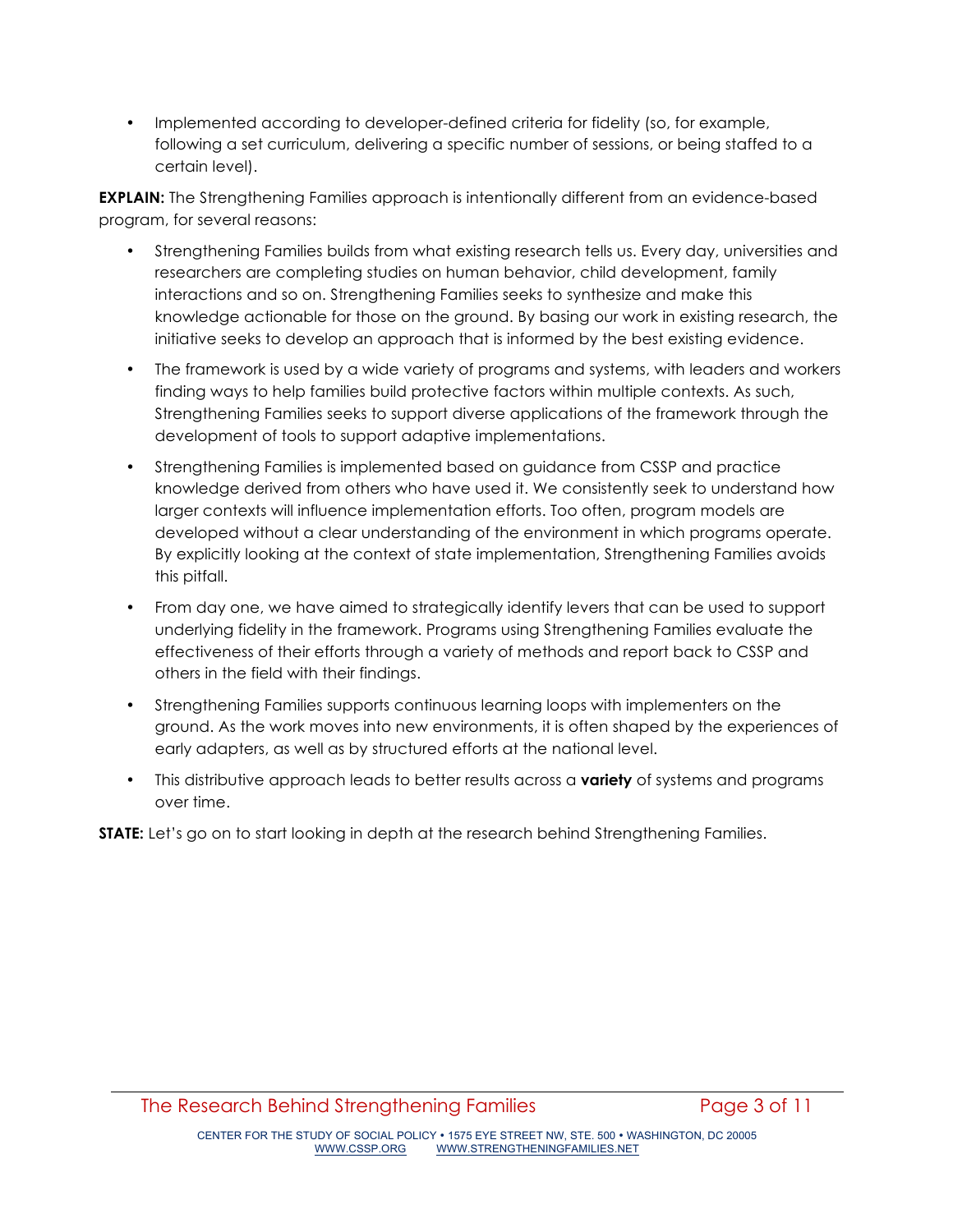### **SHOW** SLIDE 3



**STATE:** Strengthening Families is deeply informed by existing research and knowledge gained from practice experience.

**EXPLAIN:** The research behind Strengthening Families can be divided into five specific phases.

- 1. The first phase involved searching out evidence to discover what factors really reduce child maltreatment.
- 2. The second phase was all about exploring connections between identified protective factors and ways that quality early childhood programs help to build family strengths. Through a one-year field study of exemplary programs, the Center for the Study of Social Policy was able to understand what kinds of changes can and should be made in programmatic practice.
- 3. Phase 3 was learning how policy and practice models should best support the implementation of Strengthening Families. Over a two-year period, Strengthening Families worked with seven pilot states to learn about how state policy and infrastructure can support a comprehensive adoption of Strengthening Families.
- 4. Phase 4 involved creating a structure for continuous learning across a network of participating state. This involved setting up a collaborative network between the 30 states implementing Strengthening Families.
- 5. Finally, Phase 5—the current phase—is based on supporting investments in continued research and knowledge development. For Strengthening Families, this means supporting investments in knowledge-building research.

**ASK:** Before I go into more detail about each phase, are there any questions?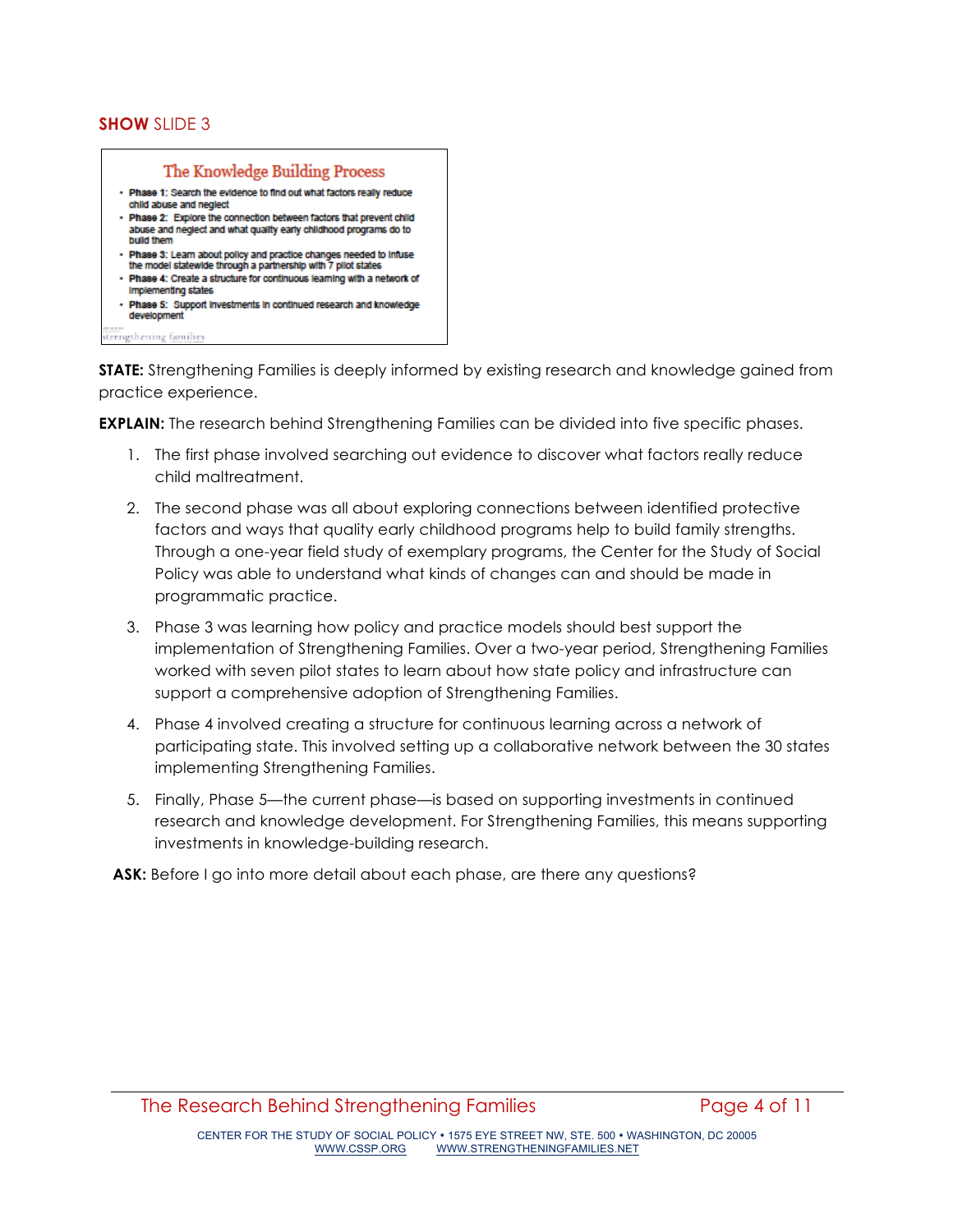#### **SHOW** SLIDE 4



**STATE:** Now, if we look more specifically at Phase 1, you can see that it was comprised of three parts: a literature review, dialogue sessions, and consultation with the National Advisory Committee. Data and knowledge gathered through each of these three components was used to inform the identification of family protective factors and development of the Strengthening Families Protective Factors Framework.

#### **SHOW** SLIDE 5

#### **Phase I: Literature Review**

- · Conducted by the Erikson Institute
- Review of existing literature to identify which protective factors were correlated with lower rates of child abuse and neglect
- · Served to define not only which protective factors but some of what we know about how to build them

#### strengthening families

**EXPLAIN:** Through a literature review conducted by the Erikson Institute at the University of Chicago, researchers were able to determine which protective factors really correlate with lower rates of child maltreatment. Further, the review helped to define ways to build these protective factors with parents, children and families.

**STATE:** The original literature review has been updated with a foundational paper about the Strengthening Families approach. Both of these documents are available online at strengtheningfamilies.net.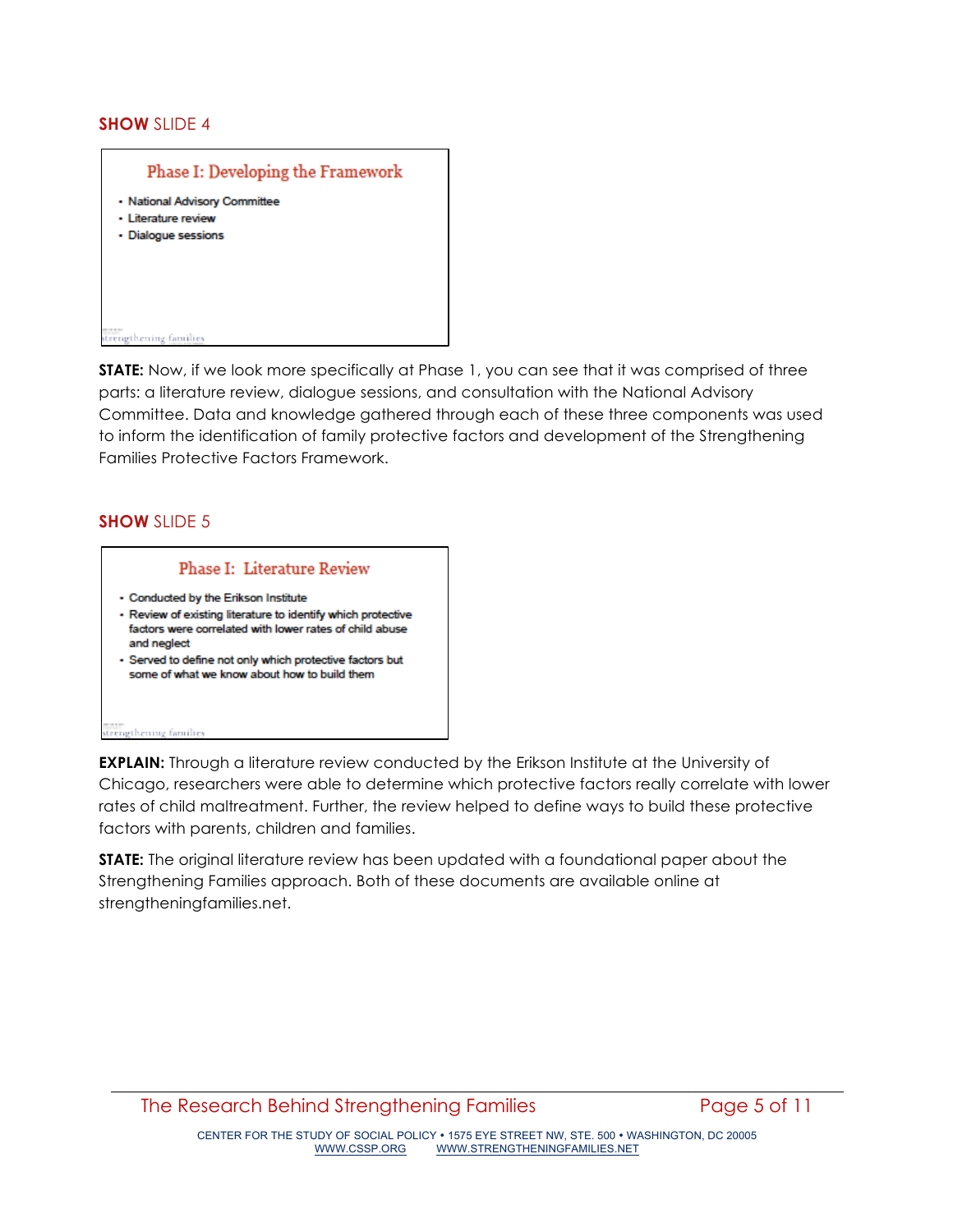### **SHOW** SLIDE 6

| <b>Phase I: Dialogue Sessions</b>                                                                                                                                                                                                                                                                     |                                                                                                                                                                                                                                                                                                                       |  |
|-------------------------------------------------------------------------------------------------------------------------------------------------------------------------------------------------------------------------------------------------------------------------------------------------------|-----------------------------------------------------------------------------------------------------------------------------------------------------------------------------------------------------------------------------------------------------------------------------------------------------------------------|--|
| . Natl. Resource Center for<br><b>Community Based Family</b><br><b>Resources and Support</b><br>- Child Trends<br>• Child Welfare League of<br>America<br>• Family Support America<br>- Free to Grow<br>. Natl. Alliance of Children's<br><b>Trust and Prevention Funds</b><br>strengthening families | • Natl. Association for the<br>Education of Young Children<br>• Natl. Conferences on Child<br><b>Abuse and Neglect</b><br>- Natl. Association of Child<br><b>Care Resource and Referral</b><br>Associations<br>• Natl. Child Care Association<br>• Prevent Child Abuse America<br>• USA Child Care<br>- ZERO TO THREE |  |

**EXPLAIN:** In addition to the literature review, CSSP wanted to make sure that the approach was informed by practice experience. To make sure that Strengthening Families incorporated the knowledge and values of workers across the country, CSSP hosted dialogue sessions with key partners nationwide. The dialogue sessions with these partners took place within the context of conferences and conventions. Workers and administrators involved in the fields of child abuse and neglect prevention, early childhood care and child welfare were all represented. These dialogue sessions offered a unique opportunity to gather field-based input and feedback on the evolving development of the protective factors framework. All in all, more than 300 individuals from across the country participated in more than 15 dialogue sessions.

**SUMMARIZE:** These dialogue sessions, coupled with the Erikson Institute literature review and input from the National Advisory Committee, were used to inform and develop the understanding of the five protective factors.



### **SHOW** SLIDE 7

**STATE:** The goal of Phase 2 was to understand how to implement this new approach in practice. This phase was informed by a review of exemplary programs with effective strategies for promoting protective factors.

**EXPLAIN:** To do this, CSSP first asked 500 national supporters from across the country to nominate programs that they felt built the protective factors through their day-to-day work. Each nominated program was then asked to complete an extensive survey about how they succeeded in building

CENTER FOR THE STUDY OF SOCIAL POLICY • 1575 EYE STREET NW, STE. 500 • WASHINGTON, DC 20005 WWW.STRENGTHENINGFAMILIES.NET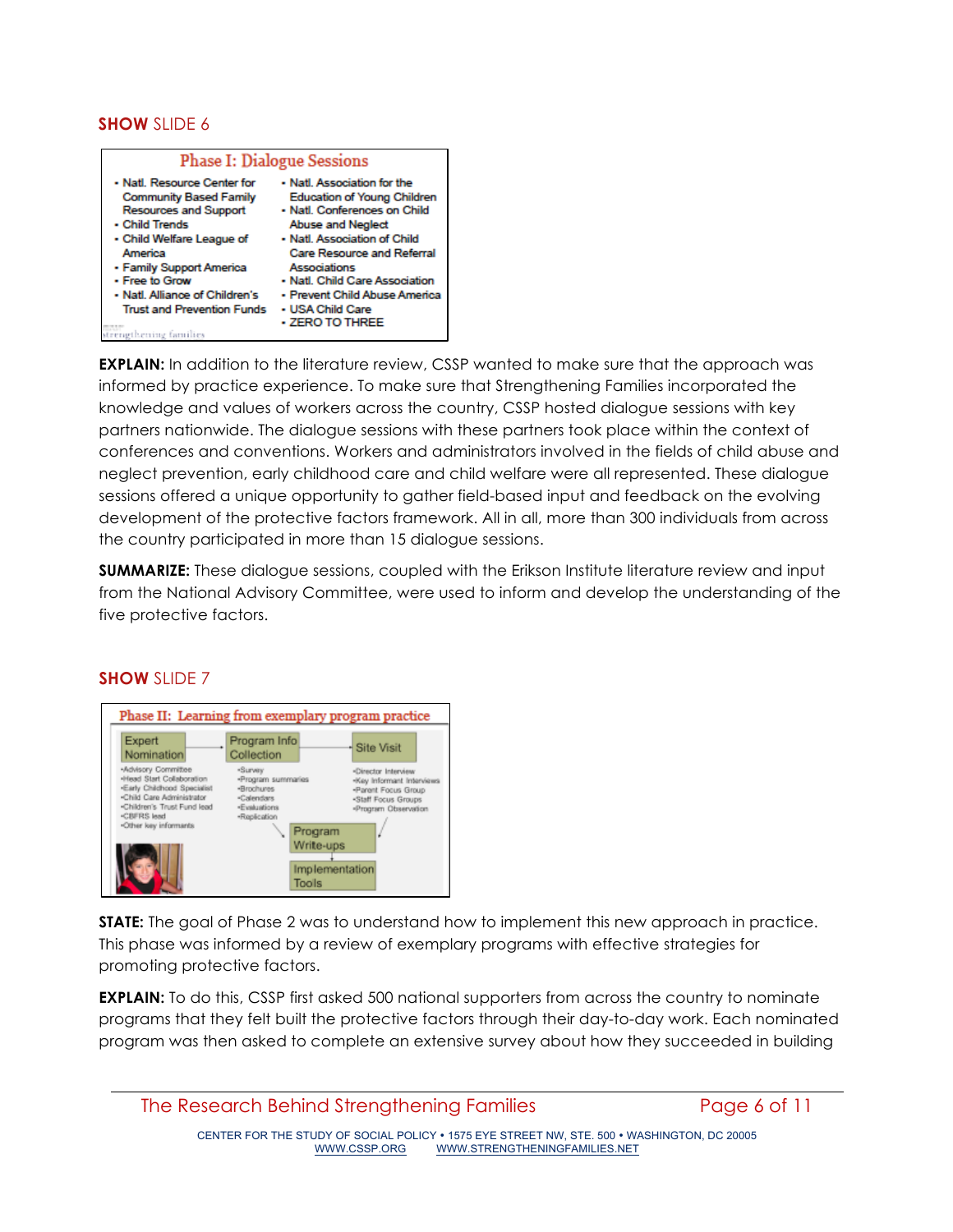the protective factors. 100 programs completed these surveys and sent in additional background information, materials, and tools to be included in the study.

**ASK:** Are there any questions about this process?

**STATE:** Next, we organized site visits to see firsthand how 26 exemplary programs were able to so successfully build protective factors. Site visits lasted two days each and included:

- A review of program materials
- Structured observations
- Interviews with parents, program leadership and staff
- Focus groups with staff, community partners and parents

**EXPLAIN:** Over 300 parents participated in the parent focus groups. These groups provided incredibly valuable insight as to how an environment that builds protective factors can impact both parents and parenting practices.

**WRAP UP:** Through the use of these nomination surveys, program surveys, site visit questions and parent focus groups, CSSP was able to revise and further develop programmatic implementation tools for Strengthening Families—including a self-assessment to help programs identify specific changes they can make to better support and strengthen families.

#### **SHOW** SLIDE 8



**STATE:** During Phase 3, we selected seven partner states to test out Strengthening Families. The states, selected from a pool of 27 applicants, were:

- Alaska
- Arkansas
- **Illinois**
- Missouri
- New Hampshire
- Rhode Island
- Wisconsin

The Research Behind Strengthening Families Page 7 of 11

CENTER FOR THE STUDY OF SOCIAL POLICY • 1575 EYE STREET NW, STE. 500 • WASHINGTON, DC 20005<br>WWW.CSSP.ORG WWW.STRENGTHENINGFAMILIES.NET WWW.STRENGTHENINGFAMILIES.NET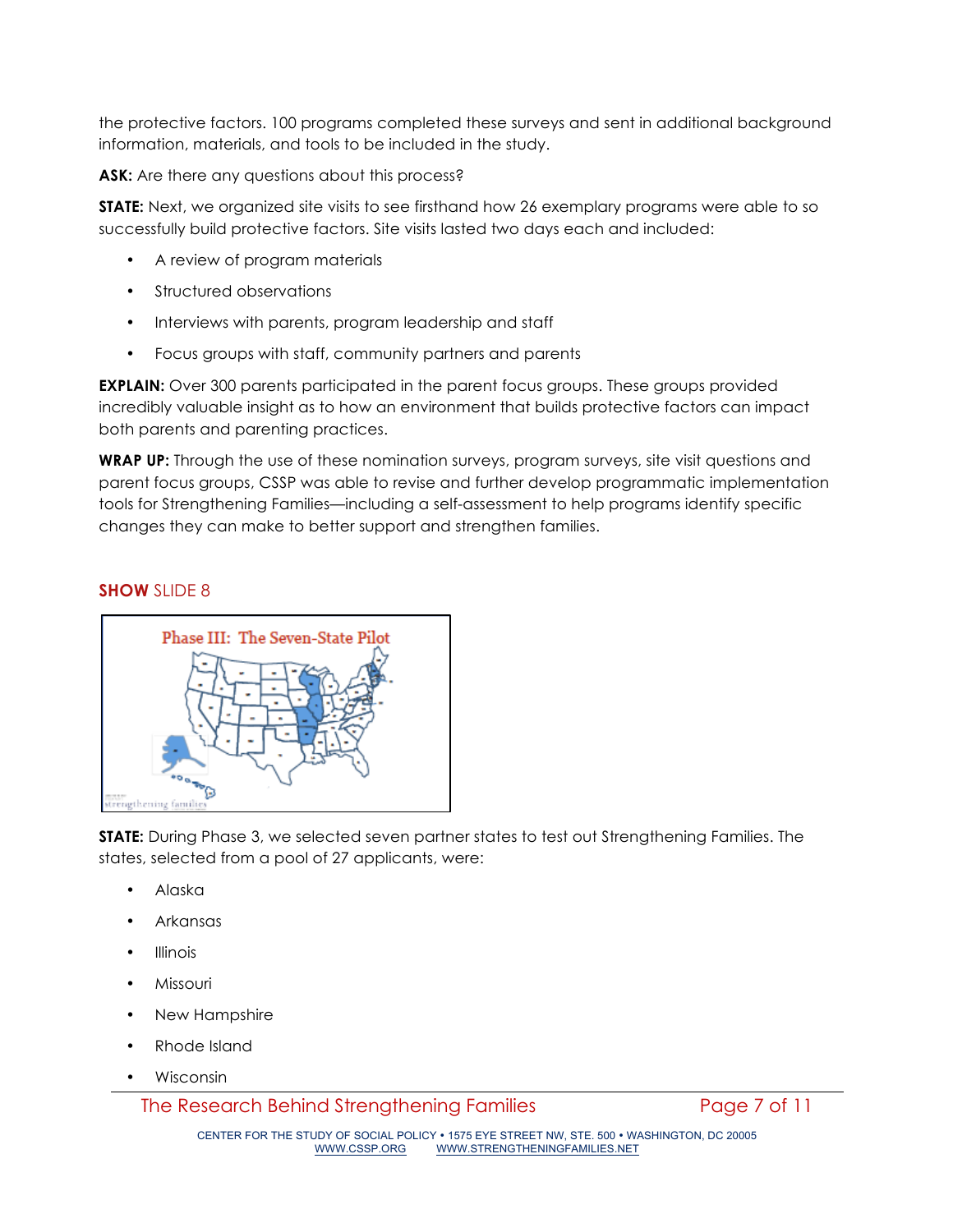**EXPLAIN:** Between 2005 and 207, CSSP worked with these states to identify policy and practice changes that were needed to take the Strengthening Families approach statewide. During this time, the states:

- Examined changes in state policy,
- Looked at new linkages between early childhood and child welfare systems, and
- Worked to enhance training and support for programs looking to implement Strengthening Families.

**STATE:** While planning, technical assistance and training were provided by CSSP, the states funded their own implementation. As a result, states chose to use a wide variety of implementation strategies, but remained united by a consistent set of hallmarks for statewide implementation.

## **SHOW** SLIDE 9



**STATE:** The creation of a strong learning network between implementing states helped to ensure that effective strategies spread quickly between states. The state pilots were invaluable in providing information about how to best implement the initiative, and you can see here many of the key elements that define the Strengthening Families approach today.

**EXPLAIN:** Specifically, CSSP learned from the state pilots that:

- Many, diverse strategies and tools can be used to implement Strengthening Families at a state level.
- Organizations, providers and workers were extremely engaged and excited about the process of implementing Strengthening Families, despite the fact that this was an unfunded initiative.
- Cross-sector leadership was a crucial tool for both gathering traction for the work and ensuring longer-term sustainability.

**TRANSITION:** That early work with states also helped us to identify important barriers to implementation. In particular, we learned that:

• While things like pilot programs and mini-grants can have significant short-term impacts, they are hard to sustain over time.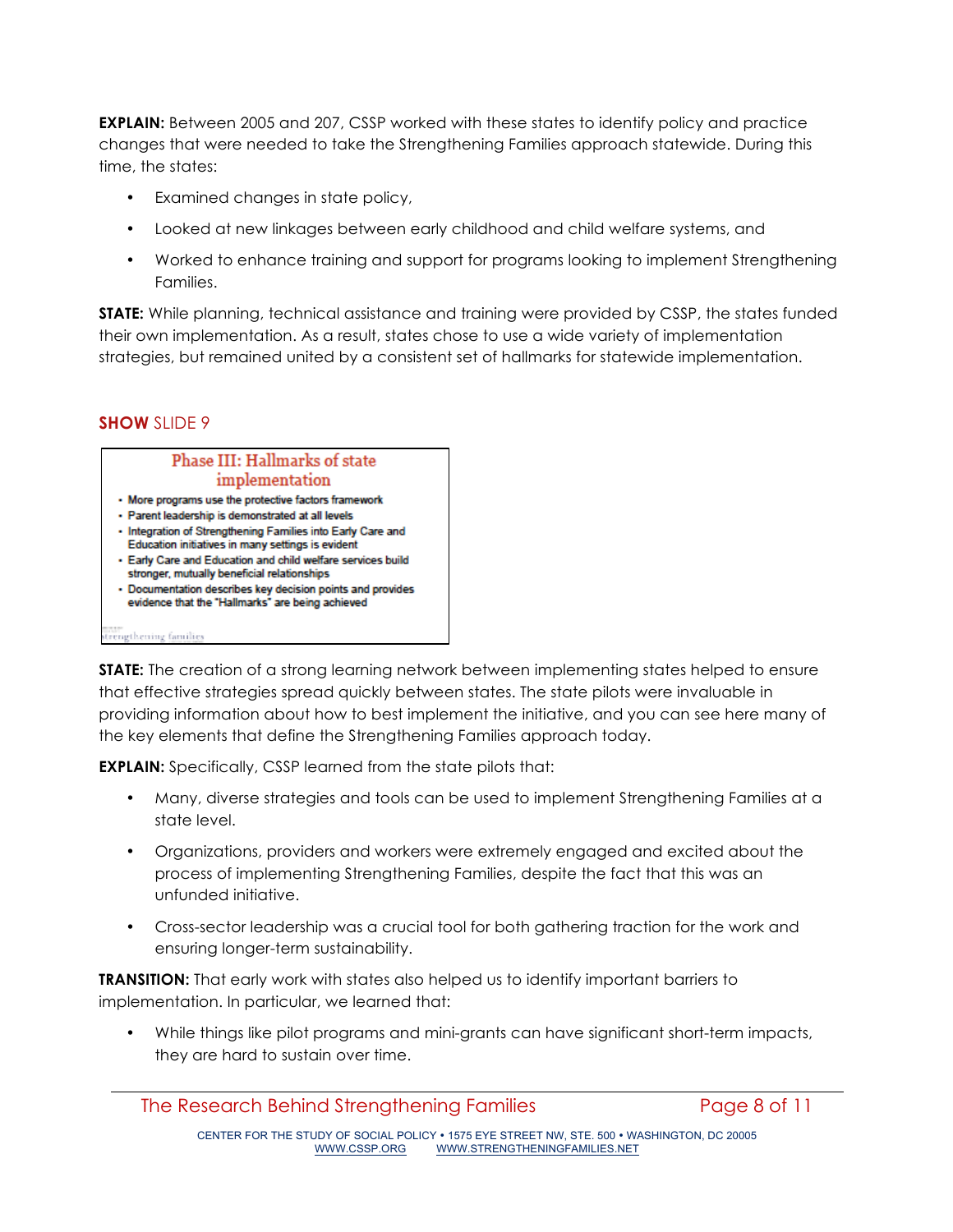• Building relationships across sectors—particularly between early childhood providers and child welfare workers—takes time and can be a difficult process to facilitate.

### **SHOW** SLIDE 10



**STATE:** Despite the challenges, implementing Strengthening Families was extremely successful. In order to continue this success, we established a collaborative National Network among our state partners. The purpose of this National Network is to facilitate ongoing dialogue between states and CSSP in regards to new tools, strategies, lessons, and knowledge—thereby creating a continuous learning loop with implementers on the ground.

**EXPAND:** At the heart of the network is a circle of over 30 states that are implementing Strengthening Families. In most of these states, an interdisciplinary leadership team leads Strengthening Families work.

**EXPLAIN:** Every state in the network reports annually on their progress, thereby providing an important common understanding as to the scope and scale of continued state work. In addition, regular networking webinars and quarterly national partner meetings help to ensure that learning flows between states and can be harvested through regular conversation.

**SUMMARIZE:** In sum, this network helps to facilitate and encourage regular conversation between states to ensure that everyone stays up to date on progresses being made in everyday practice.

### **SHOW** SLIDE 11



CENTER FOR THE STUDY OF SOCIAL POLICY • 1575 EYE STREET NW, STE. 500 • WASHINGTON, DC 20005 WWW.STRENGTHENINGFAMILIES.NET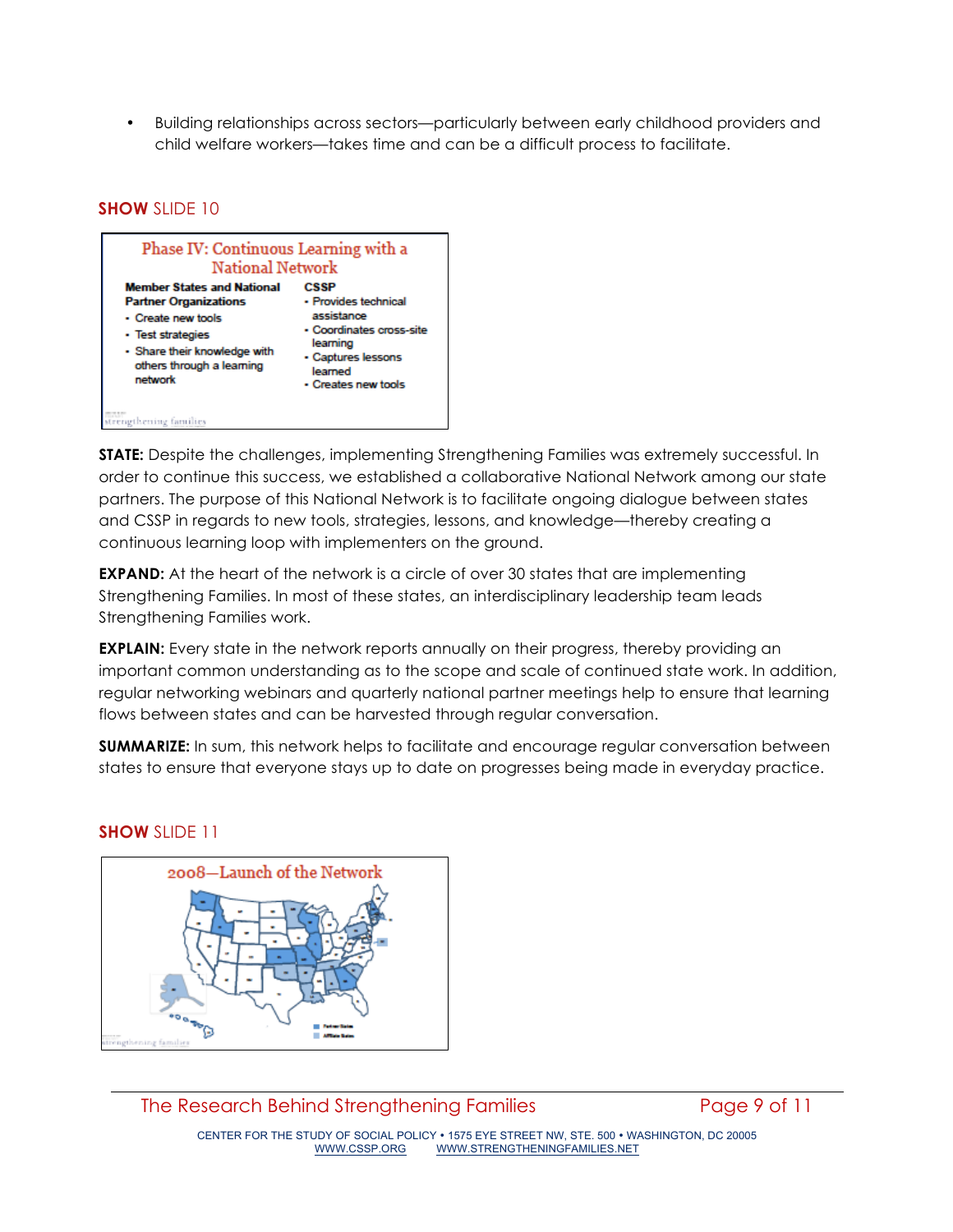**STATE:** In 2008, when CSSP officially launched the Strengthening Families Network, it consisted of eight official partner states (Washington, Idaho, Kansas, Missouri, Illinois, Wisconsin, Georgia and New Hampshire) as well as twelve other affiliates (Alaska, Oklahoma, Arkansas, Minnesota, Louisiana, Alabama, Tennessee, Pennsylvania, Rhode Island, Massachusetts, South Carolina and Washington, D.C.).

#### **SHOW** SLIDE 12



**STATE:** As you can see, the network has grown by leaps and bounds over the last six years. 35 states have active cross-systems Strengthening Families initiatives as of 2015, and additional states have county and city plans to create a statewide initiative. Strengthening Families is now being used in systems as diverse as child welfare, early care and education, home visiting, prevention, education, corrections, mental health and health care.

**EXPLAIN:** It's important to note that within this context of rapid growth, Strengthening Families continues to develop and support meaningful parent partnerships, involving parents in leadership and decision making at all levels of implementation. CSSP recognizes that parents are our greatest asset in working to strengthen families and communities; they will continue to be the leading source of new ideas for Strengthening Families growth and development.

### **SHOW** SLIDE 13



**STATE:** CSSP believes that it is important for Strengthening Families to continue to adapt and grow. To maintain credibility and fidelity, however, it is important to ensure that all developments remain deeply grounded in on-going research.

The Research Behind Strengthening Families Page 10 of 11

CENTER FOR THE STUDY OF SOCIAL POLICY • 1575 EYE STREET NW, STE. 500 • WASHINGTON, DC 20005 WWW.STRENGTHENINGFAMILIES.NET